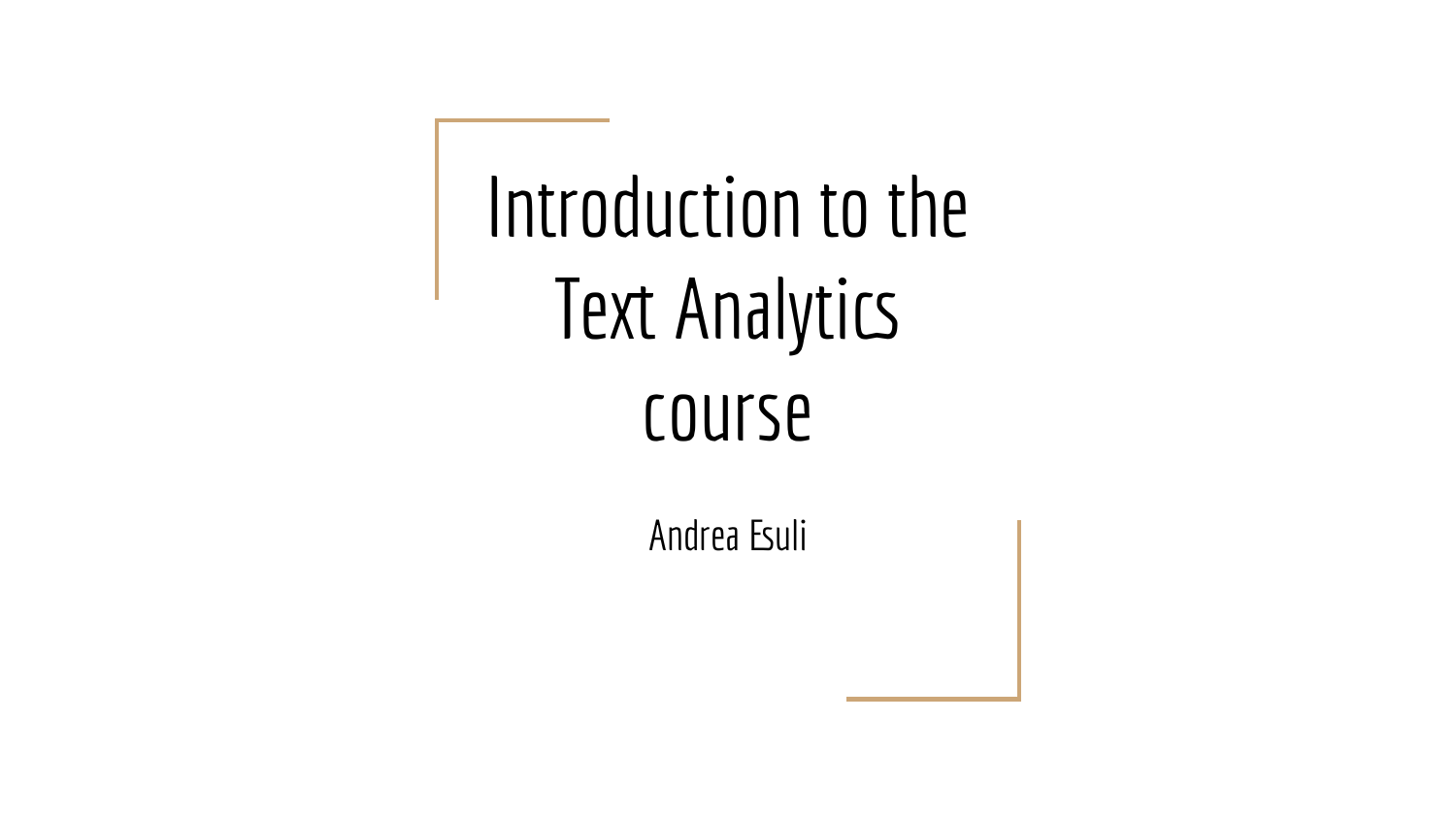Hello!

Teacher of this course: **[Andrea Esuli](http://esuli.it)** 

*Senior Researcher @ Consiglio Nazionale delle Ricerche* Istituto di Scienza e Tecnologie dell'Informazione "A. Faedo"

Office:

[Area della Ricerca di Pisa,](http://www.area.pi.cnr.it/)

Edificio B, Ingresso 16, Room I-31



Contact:

[andrea.esuli@isti.cnr.it](mailto:andrea.esuli@isti.cnr.it) 050 621 2895

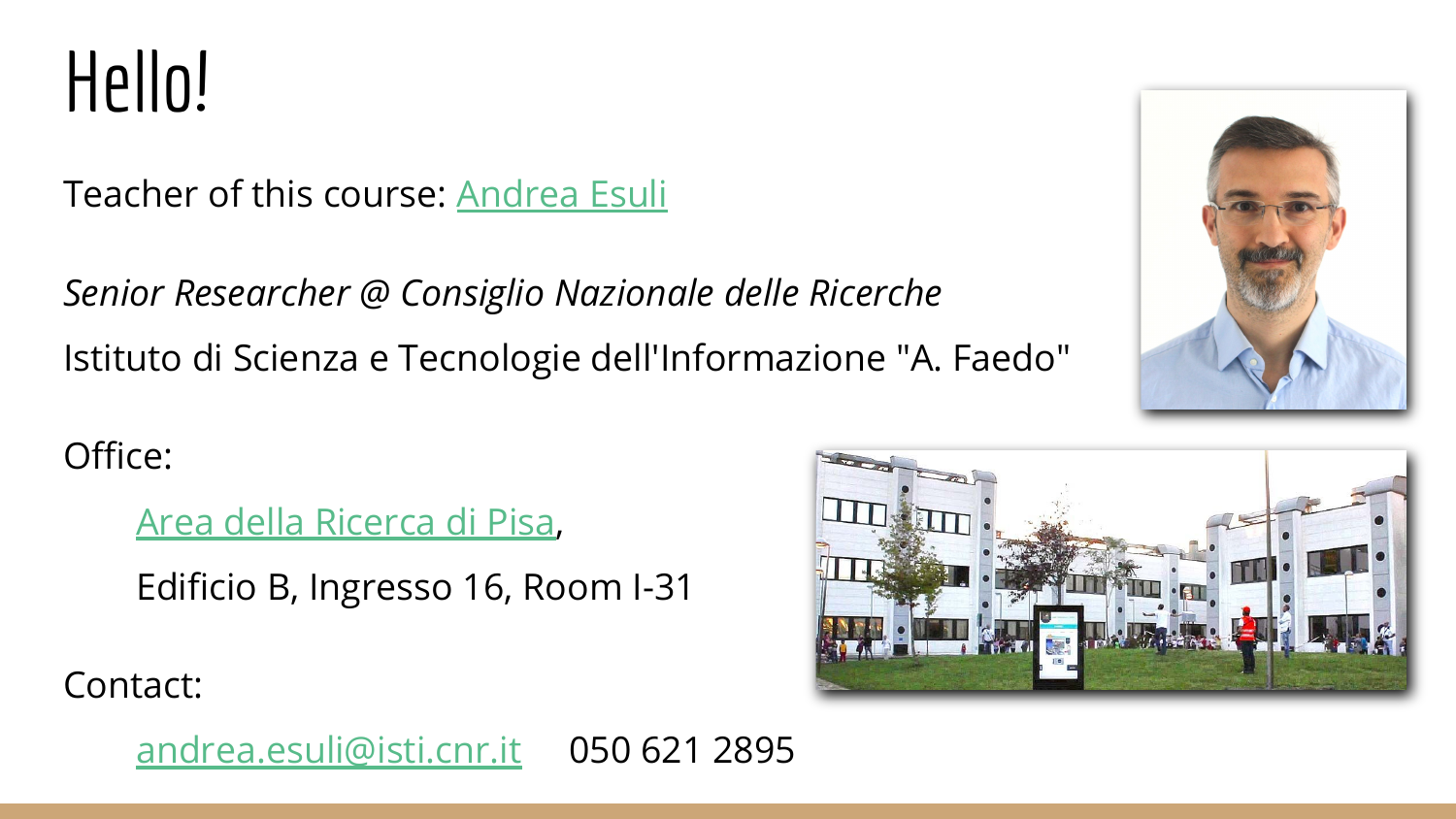# Text Analytics course

Course code: 635AA - 6 CFU - First semester

Master programme in Data Science and Business Informatics (WDS-LM). Mutuated by the Master programme in Digital humanities (WFU)

[Course home page](http://didawiki.di.unipi.it/doku.php/mds/txa/start)

Lessons 2021/22:

- 9 11 Monday Aula C [Microsoft Teams](https://teams.microsoft.com/l/channel/19%3aPNQvMI4MdxtWb0_5d1r1UoIPA9QHxRe6kOuZ9VHTG-I1%40thread.tacv2/General?groupId=109c5615-d2be-49ef-848f-85c7aa07de5b&tenantId=c7456b31-a220-47f5-be52-473828670aa1)
- 11 13 Friday Aula M1 [Microsoft Teams](https://teams.microsoft.com/l/channel/19%3aPNQvMI4MdxtWb0_5d1r1UoIPA9QHxRe6kOuZ9VHTG-I1%40thread.tacv2/General?groupId=109c5615-d2be-49ef-848f-85c7aa07de5b&tenantId=c7456b31-a220-47f5-be52-473828670aa1)

Office hours:

by appointment (send email) - [Microsoft Teams/](https://teams.microsoft.com/l/channel/19%3aPNQvMI4MdxtWb0_5d1r1UoIPA9QHxRe6kOuZ9VHTG-I1%40thread.tacv2/General?groupId=109c5615-d2be-49ef-848f-85c7aa07de5b&tenantId=c7456b31-a220-47f5-be52-473828670aa1)[Skype \(aesuli\)](https://join.skype.com/invite/mhLTuCp25wmL)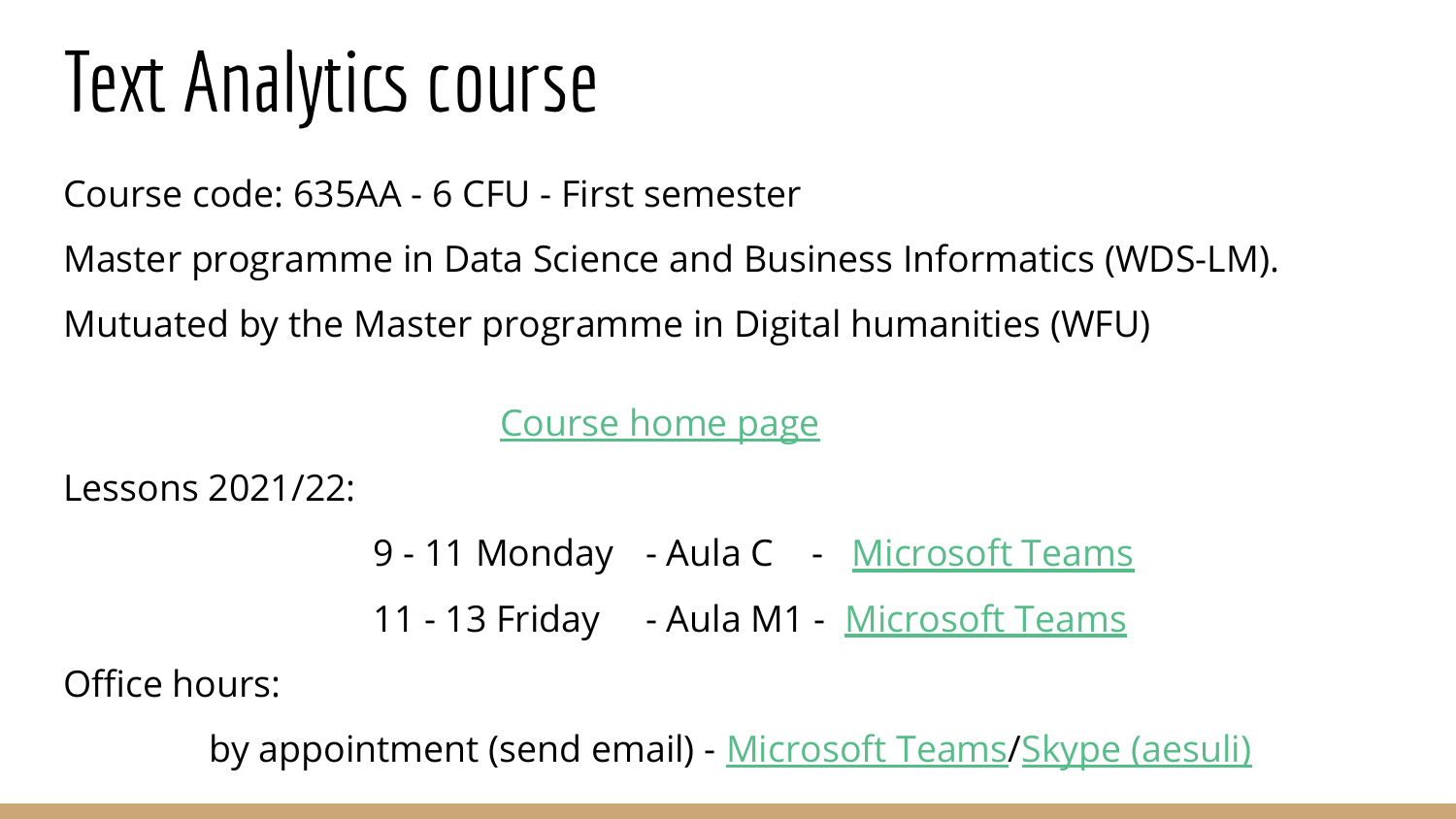# Contents

*Disciplinary background*: Natural Language Processing, Information Retrieval and Machine Learning

- Mathematical background: Probability, Statistics and Algebra
- Linguistic essentials: words, lemmas, morphology, PoS, syntax
- Basic text processing: regular expression, tokenization
- Data gathering: data collection, twitter API, scraping, dataset annotation
- Basic modelling: collocations, language models
- Statistical Machine Learning for text analytics
- Deep/Neural Machine Learning for text analytics
- Libraries and tools: NLTK, Spacy, scikit-learn, Tensorflow/Keras, Pytorch
- Applications: Classification, Clustering, Regression, Language Modeling, Sentiment Analysis, Opinion Mining, Information Extraction...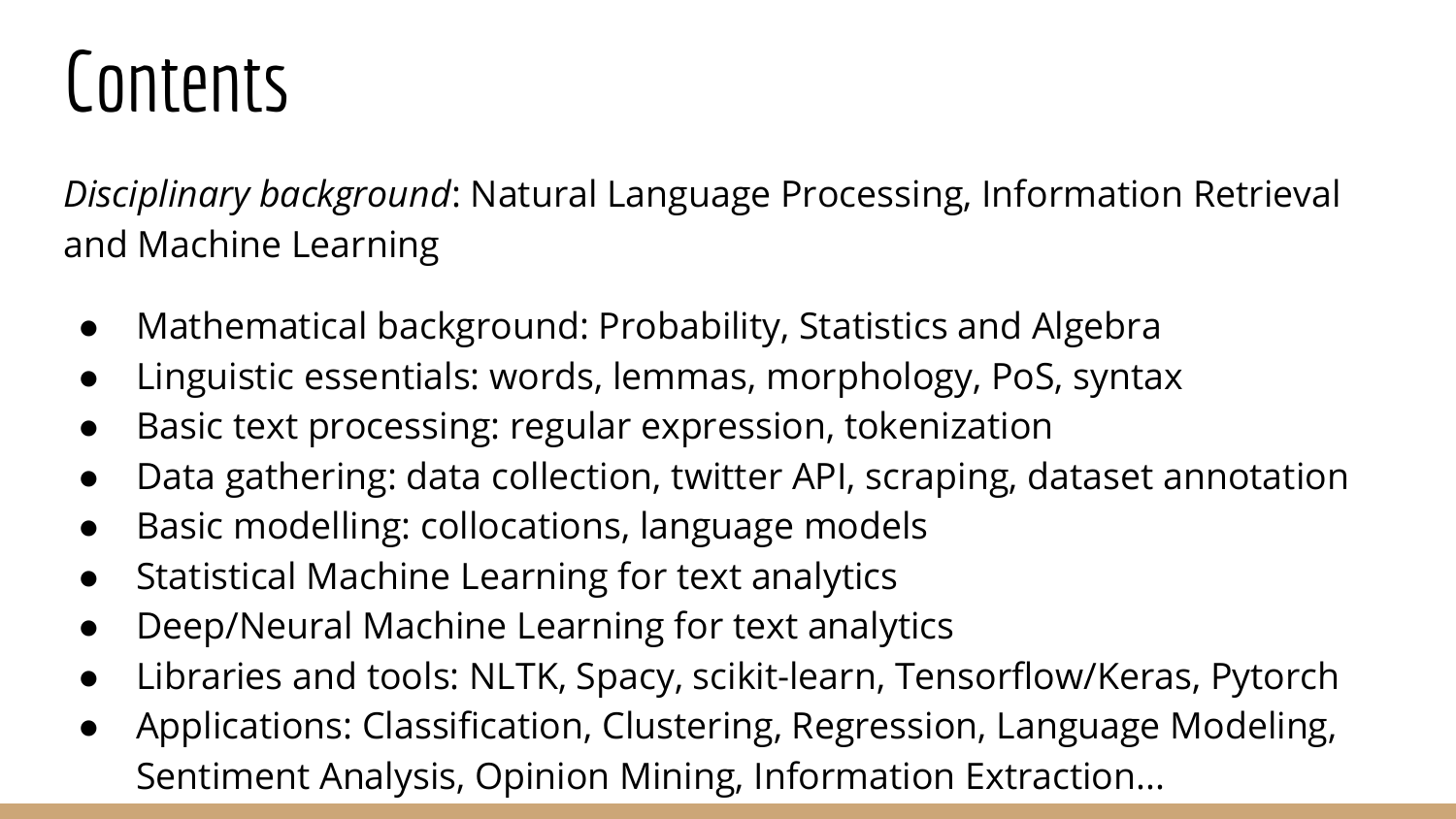## Tentative calendar

| First two weeks: | Introduction to course, probability and python.                   |
|------------------|-------------------------------------------------------------------|
| October:         | From strings to NLP and text analytics, statistical ML.           |
| November:        | From Statistical ML to Deep/Neural ML,<br>Neural Language Models. |
| December:        | Advanced applications.                                            |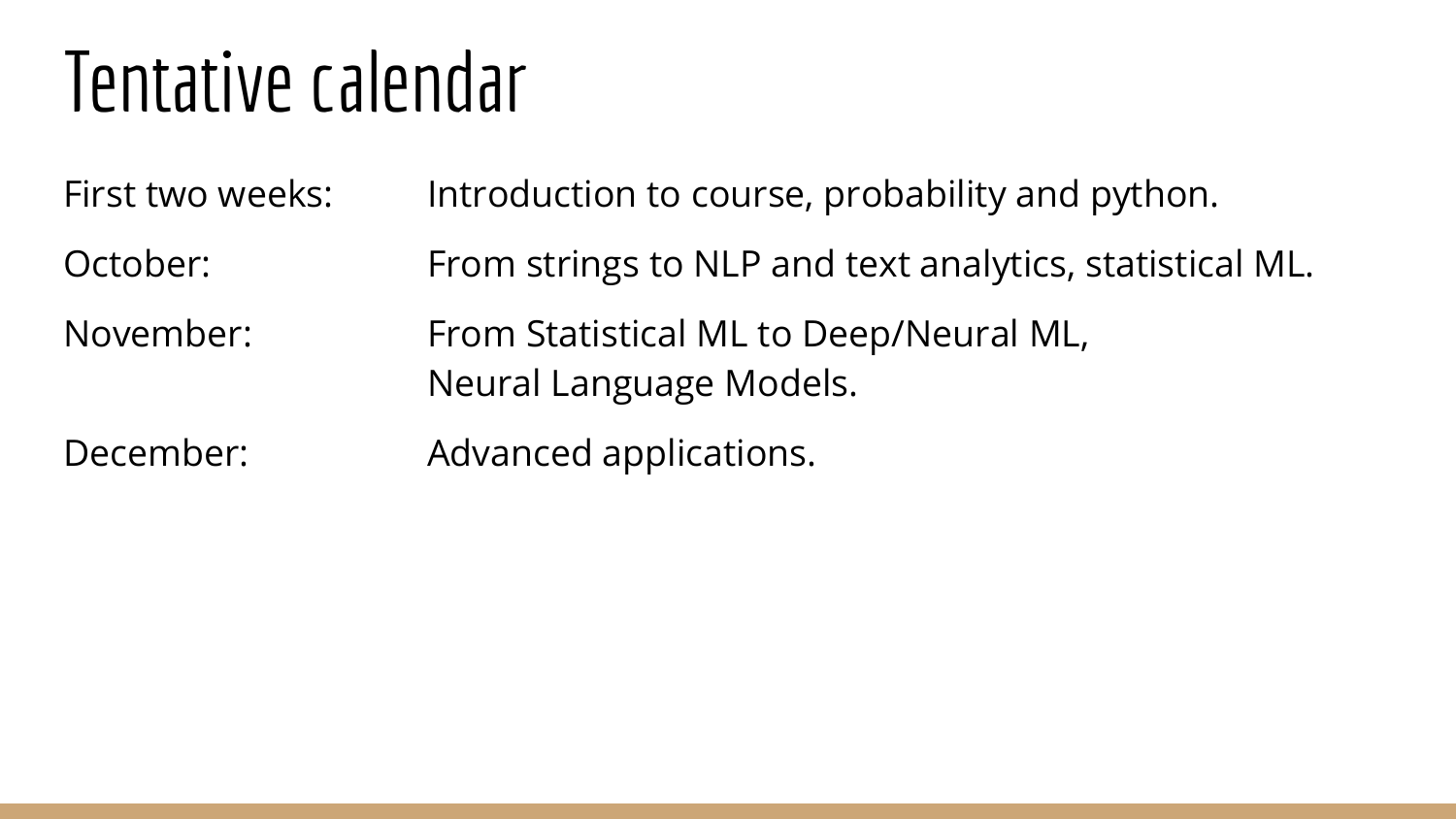# **Textbooks**

- D. Jurafsky, J.H. Martin, [Speech and Language Processing.](https://web.stanford.edu/~jurafsky/slp3/) 3nd edition, Prentice-Hall, 2018.
- S. Bird, E. Klein, E. Loper. [Natural Language Processing with Python](http://www.nltk.org/book/). *Further readings:*
	- J. Eisenstein. [Introduction to NLP](http://cseweb.ucsd.edu/~nnakashole/teaching/eisenstein-nov18.pdf). MIT Press, 2019.
	- I. Goodfellow, Y. Bengio, A. Courville. [Deep Learning.](https://www.deeplearningbook.org/) MIT Press, 2016.
	- B. Liu, [Sentiment Analysis and Opinion Mining.](https://www.cs.uic.edu/~liub/FBS/SentimentAnalysis-and-OpinionMining.pdf) Morgan & Claypool Publishers, 2012.

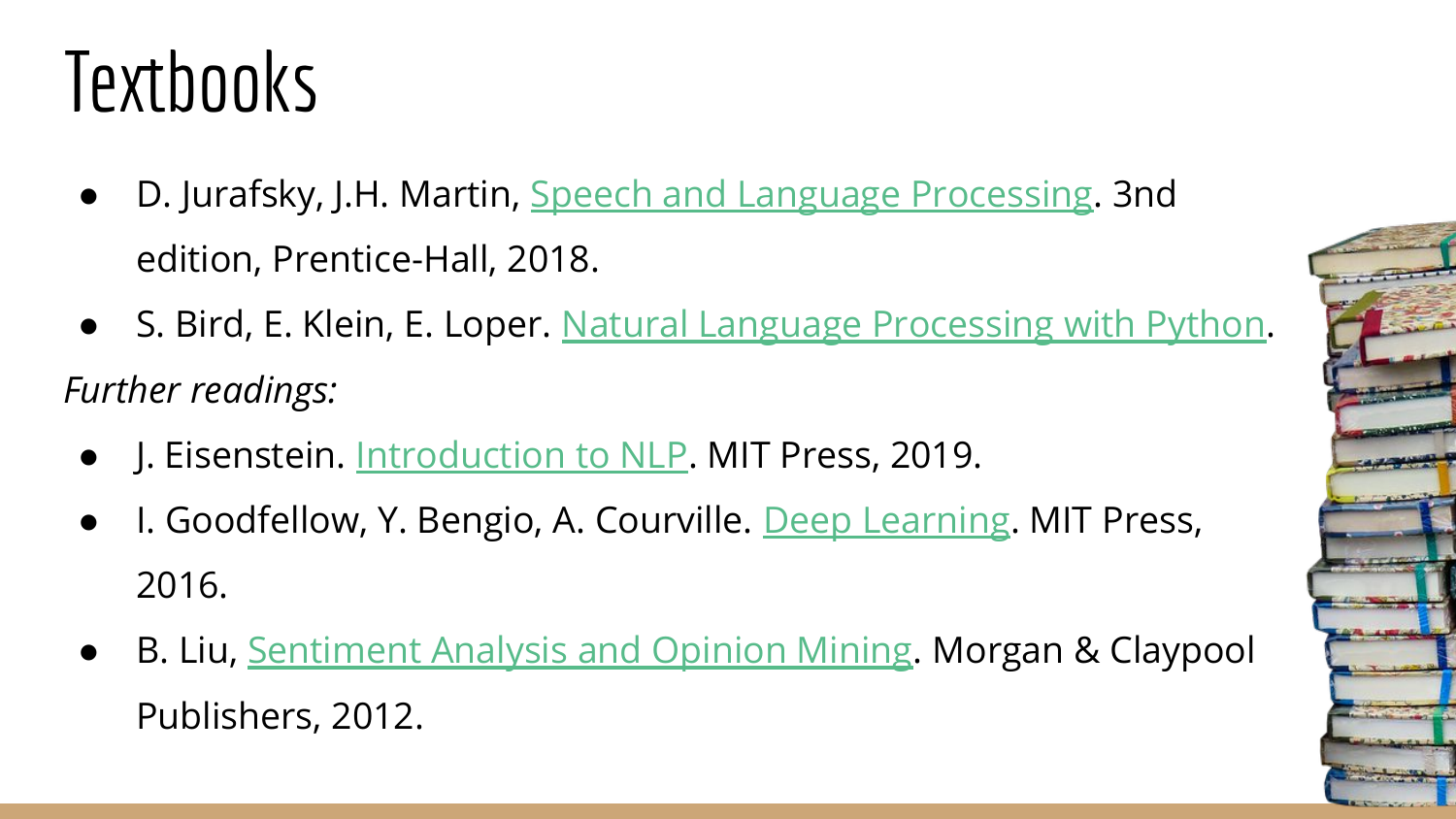# Other material

A substantial part of slides are derived from the previous editions of the course held by [Professor](http://pages.di.unipi.it/attardi/) [Giuseppe Attardi.](http://pages.di.unipi.it/attardi/)

[Green text](https://stackoverflow.com/) (and sometimes also images) in slides are **hyperlinks to additional info** that enriches the discussion of the topic (papers, news, websites, tools).

**Python notebooks** will provide practical examples of the presented topics.